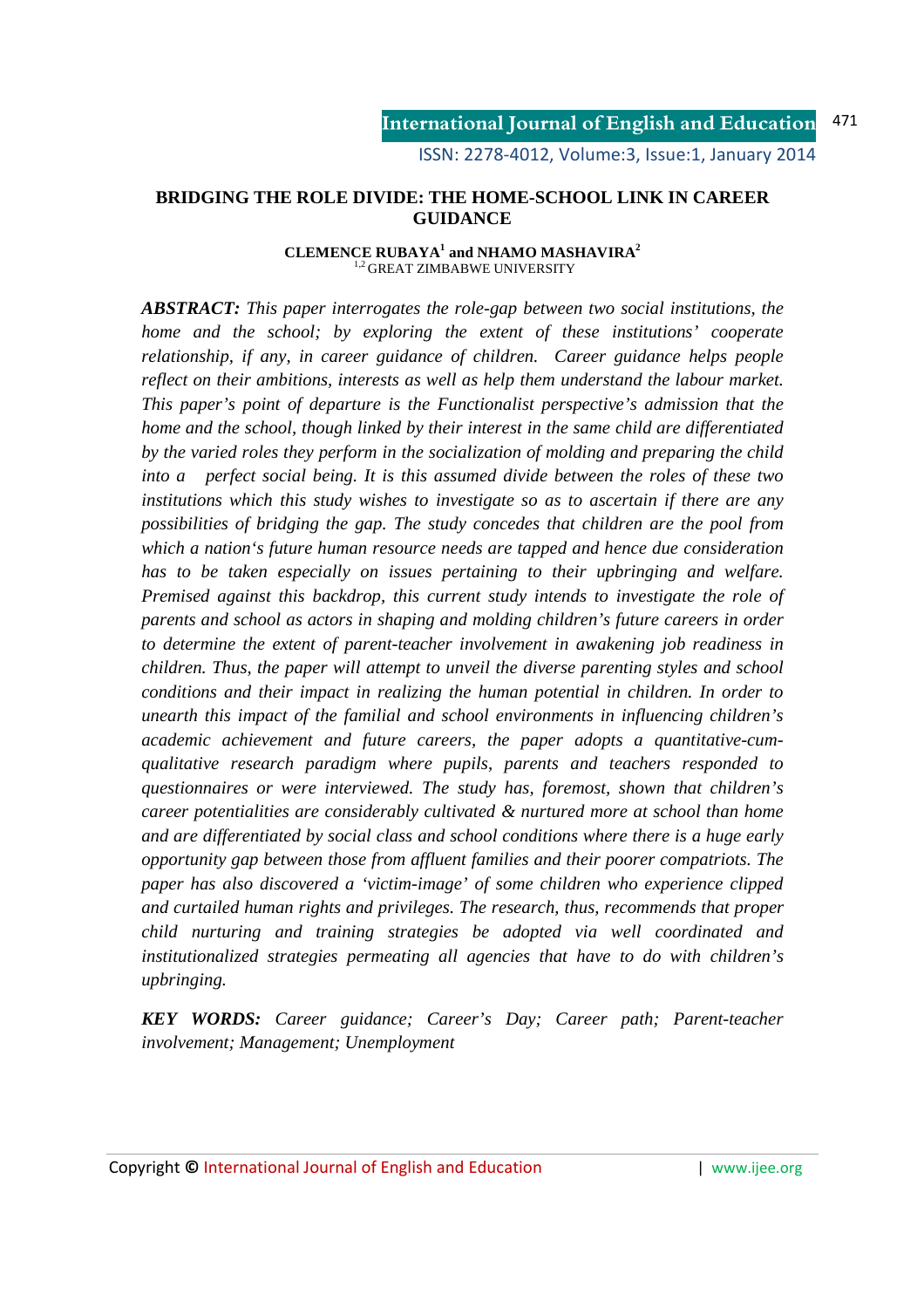# **BACKGROUND**

This investigation was motivated by the discovery made by one of the researchers when he asked some of his university students what career choices were open to them after leaving college. To the researcher's surprise, some students did not even know the career paths their degrees led to, a pointer to a possibility of students blindly marching into the future.

It was also inspired by the cursory analysis by the researchers that showed how the streets are littered with unemployed youths and the question that begged to be answered was: whose problem is it? The school or the home? Unemployment in the African context has seen hordes of legal and illegal immigrations from parts of Africa into Europe and America in search of jobs and a livelihood. For example, Zirima and Nyanga (2012) report how in Zimbabwe, the protracted economic and political morass which began in 2000 precipitated an unprecedented unemployment rate of 94% in early 2009 that compelled "a myriad of people to 'vote with their feet' to other countries such as South Africa, Botswana, U.S.A, Australia and Britain, in search of better economic fortunes." Such a scenario has the potential of precipitating a lot of social challenges for the youth who end up as robbers, prostitutes or engage in any other anti-social behavior in order to eke out a living and only research can help stem out the problem in its bud.

Although some of these unemployed youths are college and university graduates, they have not found it easy on the local job market, prompting some to question the relevance of education in a context where graduates are transformed into the worst paupers who loiter and scavenge streets for want of employment. For instance, Nyota and Sibanda (2012) have expanded on the harsh realities of Zimbabwe's 2009 unemployment crisis for the educated by showing how *magweja (illegal diamond panners)* denounced education as no more than a route to poverty. The influence of such an anti-school philosophy, if left unchecked and researched on, is to gradually erode the gains of education by making the youth see no benefit of education at all if education drives one into pauperism. This makes one wonder where the fault lines lie in the Zimbabwean education system if the system continuously churn out unemployable graduates who are mocked by touts and *magweja.* In the same vein, one can ask whether our education system and the home are performing their functionalist roles of shaping a new citizenry from which a country draws its future human capital to man the various industries or not. The question that guides this current research is to what extent the familial/ home environment has contributed towards helping children develop critical thinking skills as well as initiate them for the world of work. The million dollar question, then, is what benefits are accrued from years of formal education if the result is joblessness? This has motivated the researchers into exploring the interface between the world of school and that of the home in preparing children for the world of employment.

Apart from that, transnational immigrations have fractured nations' geographical and political boundaries and transformed the world into a small global village made up of different races and tongues. In the words of Young (2002:16), "As the world becomes more complex and the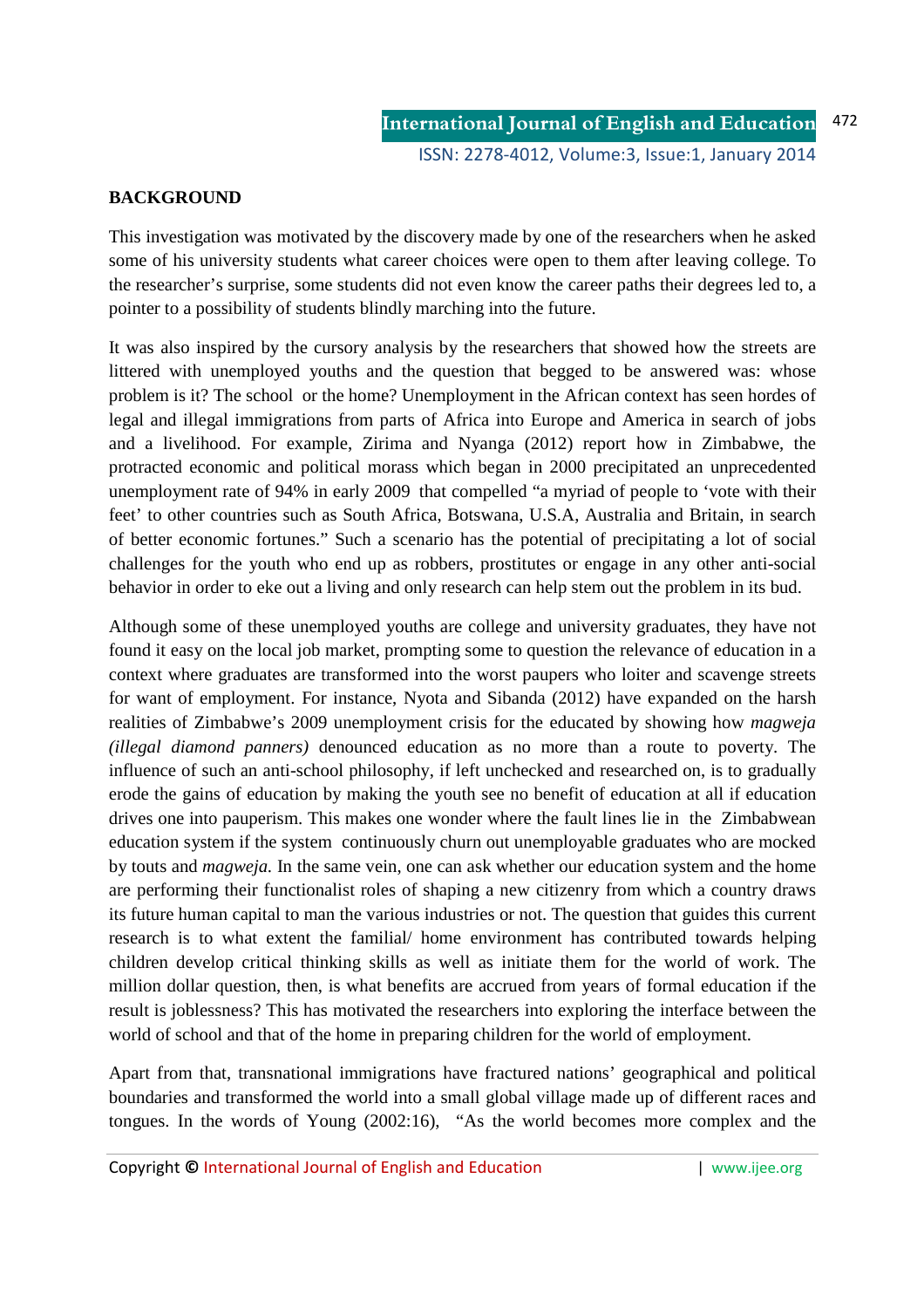#### **International Journal of English and Education** ISSN: 2278-4012, Volume:3, Issue:1, January 2014 473

marketplace becomes even more global, nations need to ensure their survivability by looking after their children so that both can participate and compete effectively in the world economy*."*Given this development, it can only be prudent to interrogate and appraise our education system for its effectiveness in churning out competitive school graduates who can smoothly be absorbed by this global job market. This paper, thus, investigates the role of parents and schools as actors in shaping and molding children's future careers in order to determine the extent of parent-teacher involvement in awakening job readiness in children.

The point of departure for this study is the argument that the school should not perform the function exclusively but that the home should also be roped in, in apprenticing children for the world of work. Premised against this brief background, the thrust of this study is to investigate how much the home environment prepares the same children for the world of work. The assumption made by this study is that parents are the bridge between familial/home environment, the school setting and the future career, Haralambos and Holborn (2008). Thus, the paper seeks to unearth whether the home and school environments are proactive by offering strategies that engender structured career planning programmes for the children or not.

# **THEORETICAL FRAMEWORK**

A brief discussion of the meaning of the term career guidance will put this study's theoretical framework into perspective. There is much controversy and confusion over the use of the term 'career guidance'. A word of caution is, not to be bogged down by the sterile war of words, but pick up the basic elements. Career guidance should be seen as a change agent. Its accent on change is seen in how it helps pupils reflect on their ambitions, interests, qualifications and abilities, breeding better focus and an appreciation of the value of education in pupils. The definitions used here may carry meanings which are inconsistent with common parlance/ common dictionary meanings.

Osipow and Fitzgerald (1996:50) in an effort to enlarge our understanding of career guidance distinguish the concept of career choice from a "point-in-time event" to a "developmental process" that takes place over a long period. What this tells us is that career choice is a process that evolves over a long period of time not an event, and therefore there is need for conscious guidance towards this career path. According to the Organization for Economic Co-operation and Development (OECD, 2004) career guidance is a construct used in academic, professional and lay discourse to help people understand the labour market and education systems.

In order to concisely explore and unravel the issues belying this investigation, as well as fully explore the potential of the home and the school in influencing children's career choices, this study adopts a three-pronged approach where it draws from Talcott Parsons' Functionalist Perspective, Super's (1953) career development theory as well as the Ecosystemic/Ecological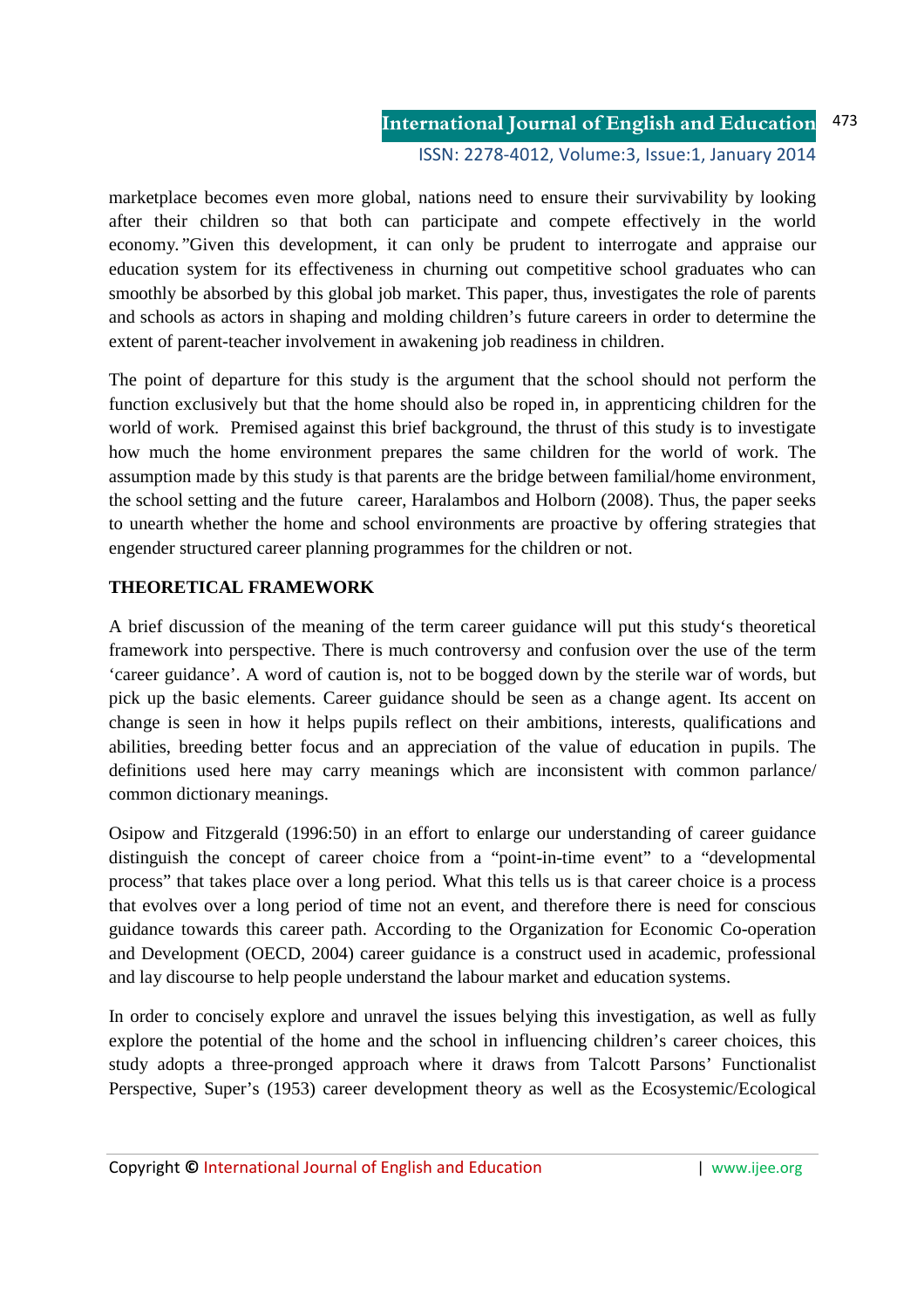theory fathered by Bronfenbrenner(1979). Although the three theories differ in certain respects, both concur that a person's social surroundings impact on the way s/he develops.

The Functionalist Perspective views society as made up of different interlocked institutions such as the home, religion, education, prison, etc, each playing an integral role in the welfare of the whole society but with a specific function to perform for the good of society. The perspective's position is that each of society's institutions has an inherent interest in the socialization of the child who remains the common denominator and a centre of focus of these institutions. In Parsons' view, the family performs two irreducible functions, namely, primary socialization and stabilization of adult personalities (Haralambos and Holborn, 2008). Primary socialization in this regard is the first orientation into the cultural capital of a society that the child acquires, a foundation laid upon by the family unit into an appreciation of the culture of a society (Bourdieu,1997). By so doing, the family structures and stabilizes in the child the adult personalities such as politeness or rudeness, laziness or industry, making the family institution an integral contributor towards shaping the manner in which one behaves in later life. The million dollar question that this study wants to pry open is how far career guidance begins with the family as well as what role this institution is playing towards shaping children's career paths.

Parsons avers that the school, on the other hand, extends the socialization process as it bridges the gap between the family and the society by helping the child move from particularistic standards in the family to universalistic standards typical of the society. This means that the school takes up the child socialization initiated by the family to another level so that the child fits into the wider culture. Education's role, in this sense, is viewed by the Functionalist school as fostering two important values in the child, the value of achievement, as well as the value of equality of opportunity, making it a meritocratic system that confers upon all, equal opportunities in life.

The other theory at the centre of this study, the Ecosystemic theory, is an integration of both ecological and systemic theories and it equates society to an ecosystem which is made up of interactive subsystems which influence one another continuously so that the whole is more than the sum of its parts (Donald, 2010). This ecosystemic understanding of child development by Bronfenbrenner views child development as occurring within four nested systems, namely, the microsystem, the mesosystem, the exosystem and the macrosystem which all share proximal interactions. While the microsystem involves roles, relationships and patterns of daily proximal interactive activities such as within the family, the mesosystem is a set of microsystems such as the school, home, peer group, etc, that continuously interact with one another thereby influencing how the child develops. The exosystem on the other hand includes the external system with no direct bearing on the child but influences the people the child has proximal relationships with in her/his microsystem, eg, the parent's work place. The last of these systems, the macrosystem is the wider community and the whole social system involving the dominant social and economic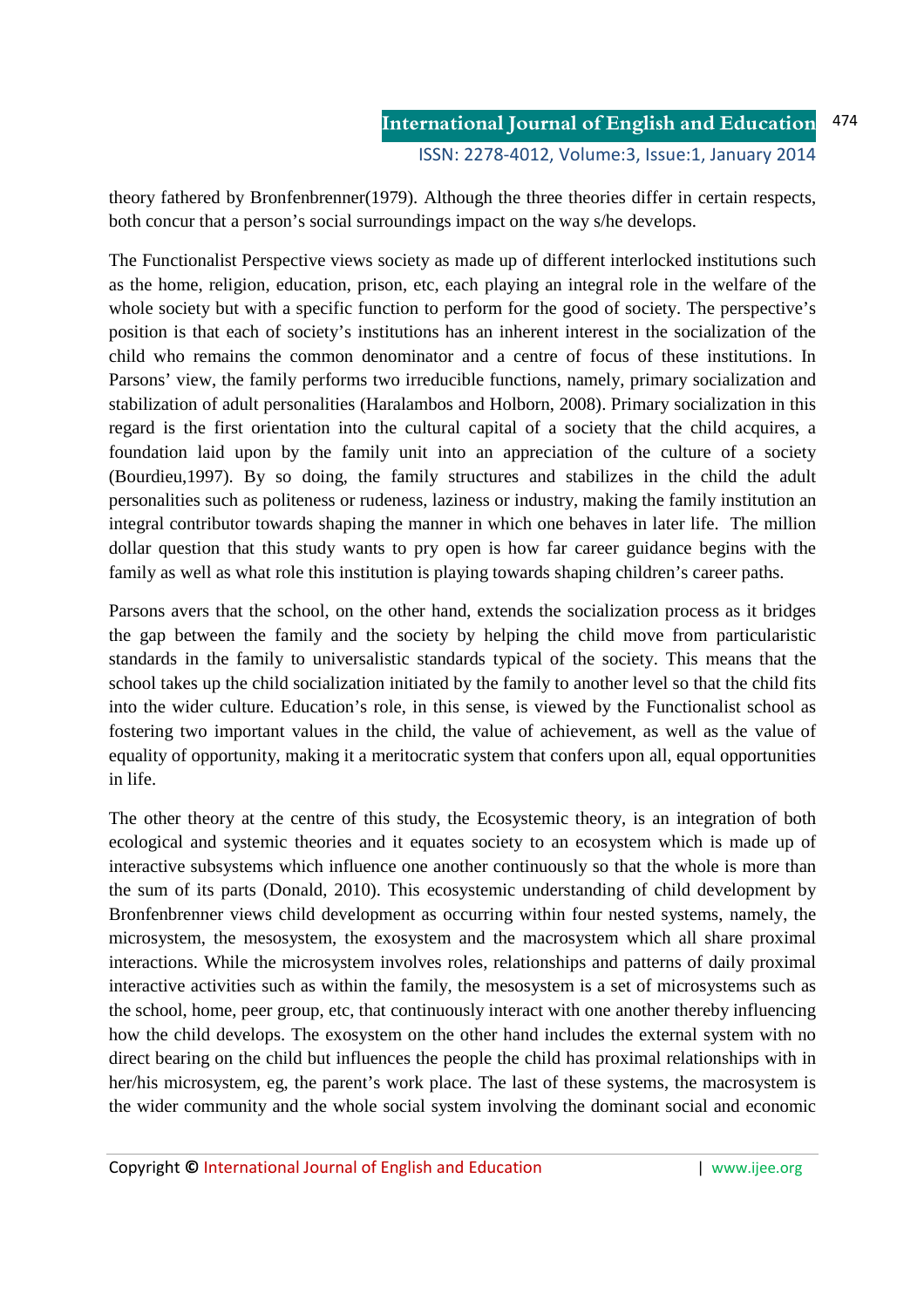structures as well as values and practices that influence all other social systems, implying that no system is operating in a box.

The main concern of the ecosystemic perspective is to show how individual people and groups at different levels of society are interwoven and linked in dynamic, interdependent, interacting relationships (Donald, Lazarus and Lolwana, 2010; Broderick, 1993). The implication drawn from this is that what happens in one part of the system can affect other parts and thus, balance becomes a central concern of this perspective. This means that if there is disturbance in any one part of the system, the balance of the whole system is torpedoed and shattered. In light of these views, it is clear that both the home and school are powerful interdependent catalysts in shaping and molding children's future possibilities. What this means is that inadequate and inappropriate social experiences in the early environment can greatly compromise preparedness for the future.

Among the many theories of career choice and development, the theory by Super has received much attention in the USA as well as in other parts of the world. Super (1969, 1980, 1990) suggested that career choice and development is essentially a process of developing and implementing a person's self-concept. Super(1990) posits that, self-concept is a product of complex interactions among a number of factors, including physical and mental growth, personal experiences, and environmental characteristics and stimulation ,http://www.realtutoring.com/career/bigFiveTheory.pdf. According to Super's career development theory, career awareness is the first stage in the development of career choice. Super states that this stage marks the cognitive process in formulating a general career goal based on the awareness of the existing resources, the various probabilities, interest and values,(Nasir and Shiang Lin,2012) .Each individual will go through each career development stage and will need to utilize their mastery of each level in order to move on to the next. The career awareness stages will then shape the self-concept.

 Super (1990) proposed a life stage developmental framework with the following stages: growth, exploration, establishment, maintenance (or management), and disengagement. In each stage, one has to successfully manage the vocational developmental tasks that are socially expected of persons in the given chronological age range. Super's first stage of career awareness, which is the child development stage is growth stage for self-concept, behaviour, needs and the employment world. Children associate their self-concept with career as a way of self-expression. This shows that the self concept development has a direct impact on the career growth in children, (Nasir and Shiang Lin, 2012).They proceed to insist that a person's self concept is built through his or her physical and mental growth, career observation, adult career identification and general experience. The elevation of the self-concept stages indicate the breadth of an individual's experience and subject knowledge expansion; as the person's working world relationships improves, the better his or her self-concept will grow.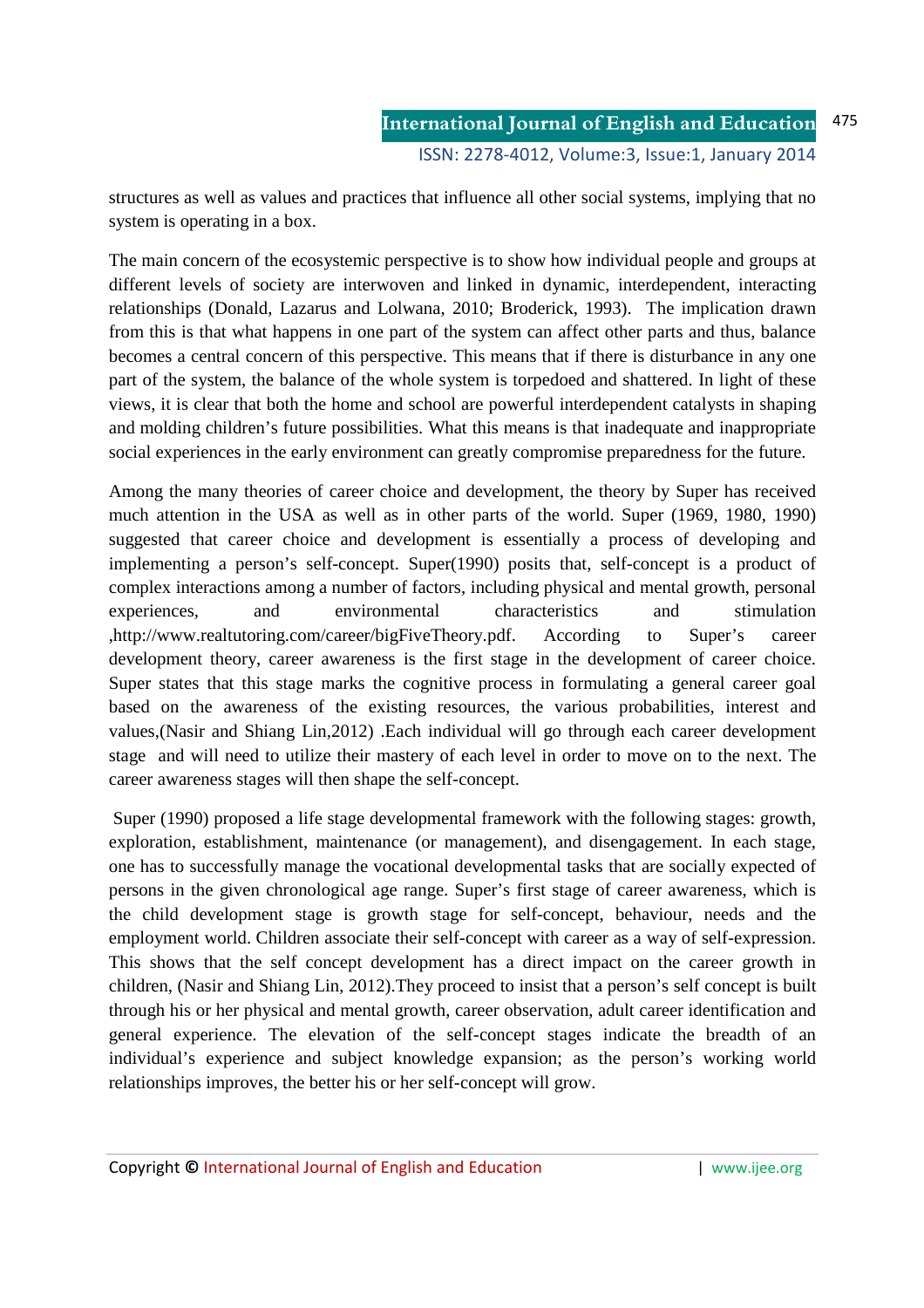It is on the backdrop of this theoretical foundation that this paper now explores whether there is disjunction or unity in the way the school and the home socialize the child towards the world of work. The paper will explore the potential of a gulf existing between what parents in the home and what teachers in the school are doing. (Haralambos and Holborn, 2008).

# **METHODOLOGY**

To carry out this study, a quantitative-cum-qualitative research methodology was adopted where parents, teachers and pupils formed the sample of the study. The teachers as well as pupils were drawn from eight schools in Masvingo district, where four were urban and four rural schools. Questionnaires, interviews and observations made by the researchers on Career Guidance Day were the tools used to gather data for this study. The researchers attended a Careers Day organized by schools in Masvingo district, comprising of both urban and rural secondary schools, which enabled them to observe as well as interview some of the participants. Through purposive sampling, the researchers were able to select parents and children that fit the variegated familial contexts used for this study which are given below:

- a) single-parent homes/ non resident fathers
- b) two parent homes
- c) low-income homes
- d) high income homes
- e) urban homes
- f) rural homes.

Four parents and four children from each of these family backgrounds making a total of forty eight respondents were either interviewed or responded to questionnaires distributed by the researchers .A sample of thirty teachers from a population of a hundred and seventy that attended the Career Guidance Day were interviewed purposively in order to maintain the rural-urban balance .Purposive sample was also done on employed young adults(25 years and below) who had attended the function either as facilitators or standing in for an absent parent. Structured interviews were carried out with this particular sample.

# **RESEARCH FINDINGS**

This study has discovered that indeed a gap exists between the practices in the school and the home in the way they socialize the child towards the world of work. The major themes and research findings relevant to the study are discussed below:

## **a) The Family Context**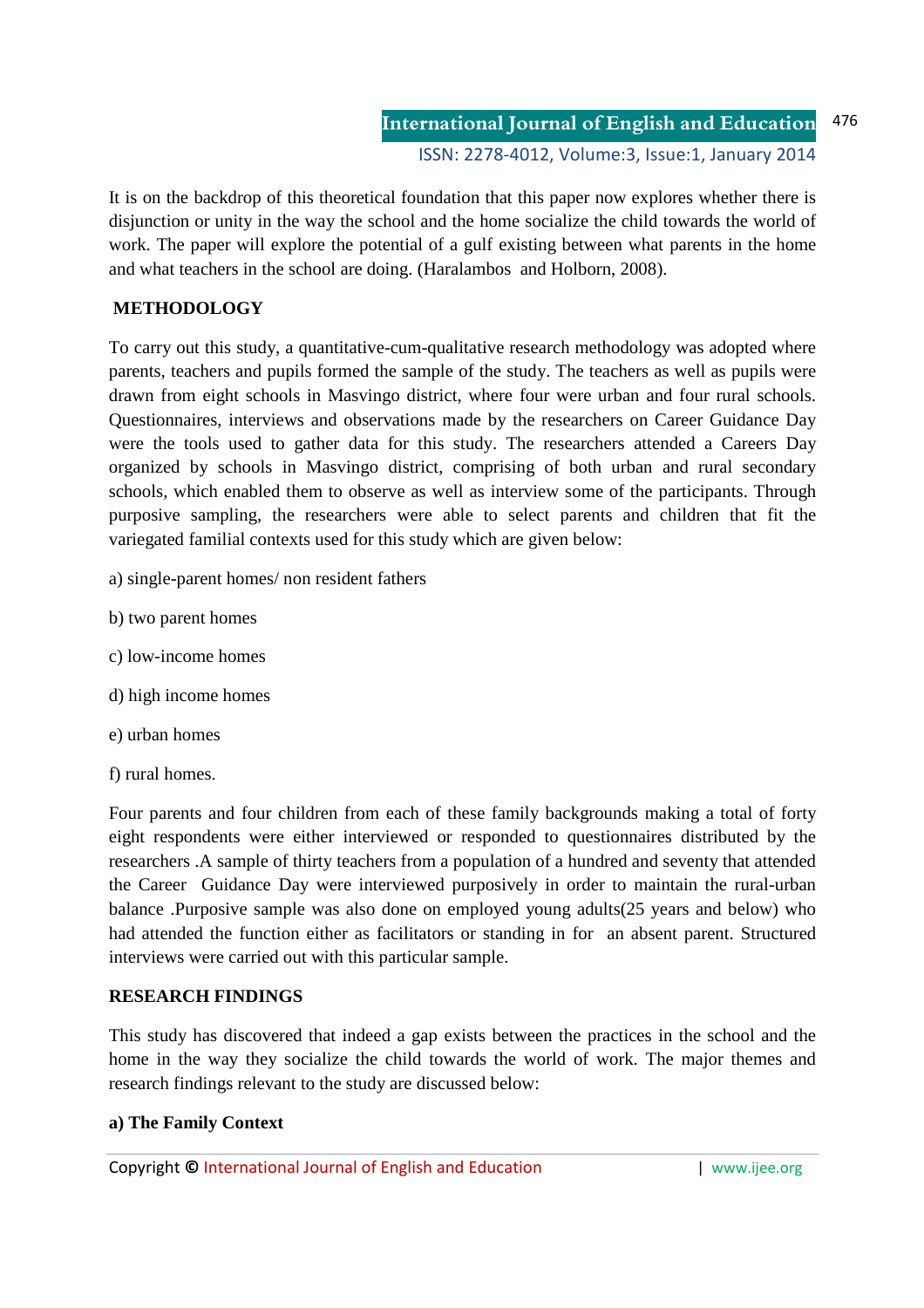ISSN: 2278-4012, Volume:3, Issue:1, January 2014

Variegated family structures were purposively sampled and interrogated for this study. It was observed that family structures vary considerably to create nuclear, extended, child headed, single-parent, two parent homes among other configurations. The impact of the family contexts in career guidance was observed to differ considerably as is given below:

| <b>Family type</b> | <b>Respondents</b> | <b>Understand</b> | Have time for   | Who does career |
|--------------------|--------------------|-------------------|-----------------|-----------------|
|                    |                    | of<br>concept     | career guidance | guidance in the |
|                    |                    | career guidance   |                 | family          |
| Single-parent      | $\overline{4}$     | $\overline{4}$    | $\overline{0}$  | 0%<br>Father    |
|                    |                    |                   |                 | 0%<br>Mother    |
|                    |                    |                   |                 | Relatives<br>0% |
| Child-headed       | $\overline{4}$     | $\overline{0}$    | $\overline{0}$  | Father<br>$0\%$ |
|                    |                    |                   |                 | 0%<br>Mother    |
|                    |                    |                   |                 | Relatives<br>0% |
| $Two-parent$       | $\overline{4}$     | $\overline{4}$    | 3               | $0\%$<br>Father |
|                    |                    |                   |                 | Mother<br>75%   |
|                    |                    |                   |                 | Relatives<br>0% |
| High income        | $\overline{4}$     | $\overline{4}$    | $\overline{4}$  | 25%<br>Father   |
|                    |                    |                   |                 | 75%<br>Mother   |
|                    |                    |                   |                 | Relatives<br>0% |
| Low income         | $\overline{4}$     | $\overline{2}$    | $\mathbf{1}$    | 25%<br>Father   |
|                    |                    |                   |                 | Mother<br>0%    |
|                    |                    |                   |                 | Relatives<br>0% |
| Extended           | $\overline{4}$     | $\overline{2}$    | $\overline{0}$  | Father<br>0%    |
|                    |                    |                   |                 | Mother<br>0%    |
|                    |                    |                   |                 | Relatives<br>0% |

*Table 1, showing the impact of family contexts in career guidance* 

From the above table, it is clear that high income and two parent homes are the most ideal family types for the purposes of career guidance as parents from the other family configurations generally found no time for career guidance or lacked career information. However, this study has shown that between the two parents, mothers were more involved as fathers rarely assisted in children's academic work and career guidance, confirming Popenoe(1996)'s argument that fathers should not be just second adults in the home.

Although this study confirms evidence from experts in child development that "regardless of family type, parents who stay involved with their children's education from elementary school through high school and beyond help them maximize their academic achievement" and career opportunities, (http://npin.org/library/pre1998/n00318.html), the study has discovered a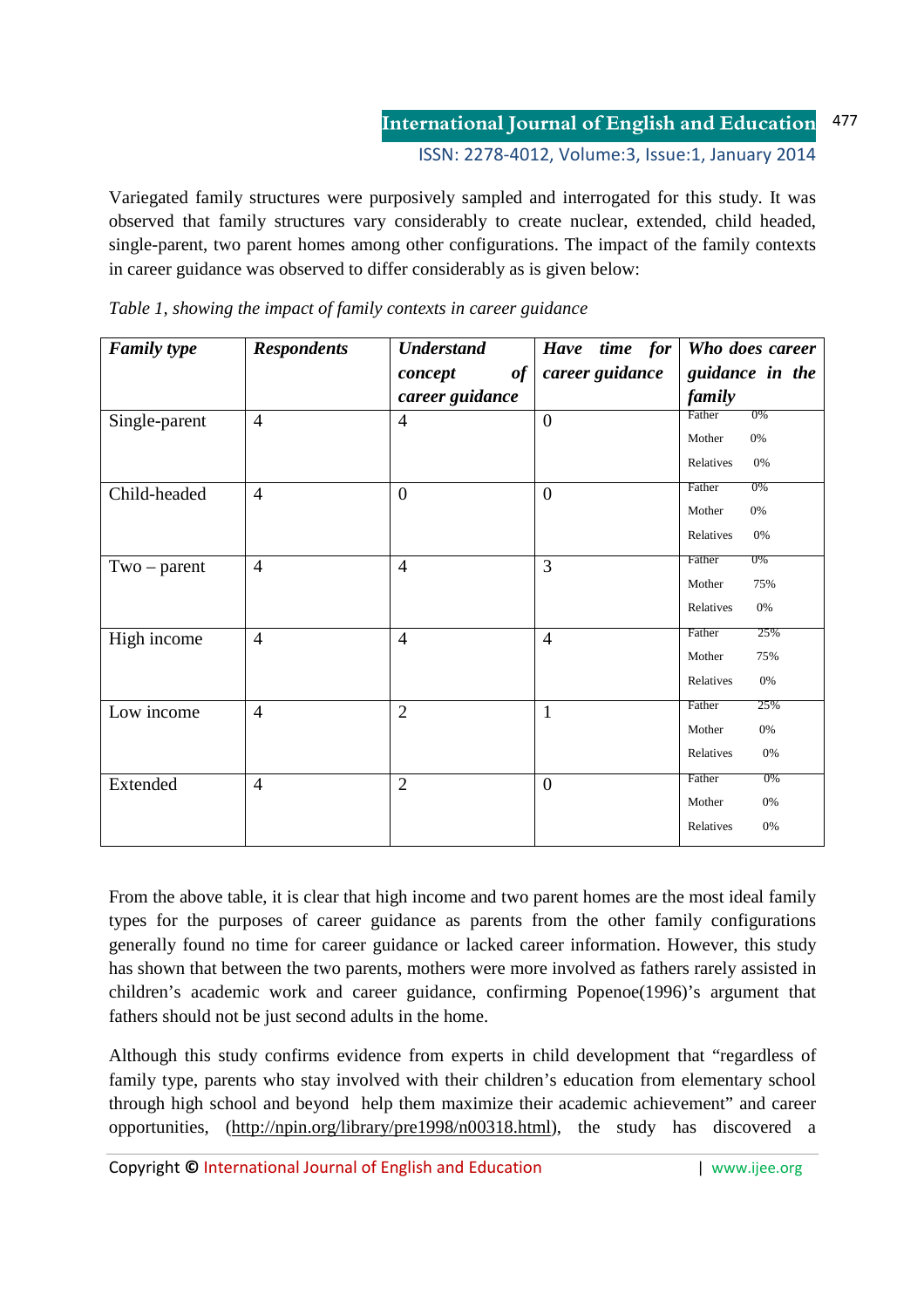diminished role by child-headed, single parent, low income and extended families in career guidance when compared to 'ideal' family set ups with both parents alive. The study has discovered how poor children from low income and child-headed families lack family support in career information. 85% of the parents stated they had too little time with their children.

# **b) Gender Socialisation**

This study has also discovered a misconception of career guidance by the majority of parents (70%) who participated in the study. The study observed a mythical construction of career guidance in the home to mean work done in the home such as tilling the land, washing pots, cooking and herding cattle. One male participant from a rural family set up who was asked how his family was shaping the children's career opportunities, summarized the general perception of family involvement in career guidance when he said, " *Vana vangu vakomana ndinomaker shuwa kuti ndavadzidzisa kurima, kutema huni avawo vasikana vachisuka nokubika, kuwacha hembe nezvimwevo zvevanhukadzi"* [I make sure that I train my male children in trades such as ploughing ,and cutting firewood while girl children clean plates, cook, wash clothes and do other female duties.] When probed further whether he wanted his boy children to become farmers while girl children became maids as indicated by the kind of chores they were doing in the home, the respondent was quite clear he would not want his children to assume these roles but would be happy if they took up professional jobs such as piloting, engineering, among others. It was clear from this that the activities children engaged in the home had nothing to do with career guidance but were based on a misconception of what career guidance entails.

 Apart from that, the labour relations in all home types under study indicated how the work activities around the home were sex determined. It was clear from all this that the manner in which parents assign and delegate tasks to their children in the home reflect some kind of gender socialization. A summary of this gender determination of activities in the home is given in the table below:

| <b>FAMILY TYPE</b> | <b>ACTIVITIES</b>                                                         | <b>ACTIVITIES</b>                                  |  |
|--------------------|---------------------------------------------------------------------------|----------------------------------------------------|--|
|                    | <b>Girls</b>                                                              | <b>Boys</b>                                        |  |
| <b>Rural</b>       | $\&$ clothes;<br>Washing<br>cooking:<br>plates<br>gardening; baby sitting | Herding cattle; ploughing;                         |  |
| <b>Urban</b>       | Cleaning plates; washing clothes; cooking;<br>sweeping the yard           | Gardening; trimming the hedge; cleaning the<br>car |  |

|  | Table 2, showing gender determination of activities in the home |  |  |
|--|-----------------------------------------------------------------|--|--|
|  |                                                                 |  |  |

 Table 2 above shows gender socialization in activities around the home. However, this study has also found out that basing activities in the home on anatomical grounds is consistent with what obtains in most schools under study .In 90% of the schools under study, practical subjects as well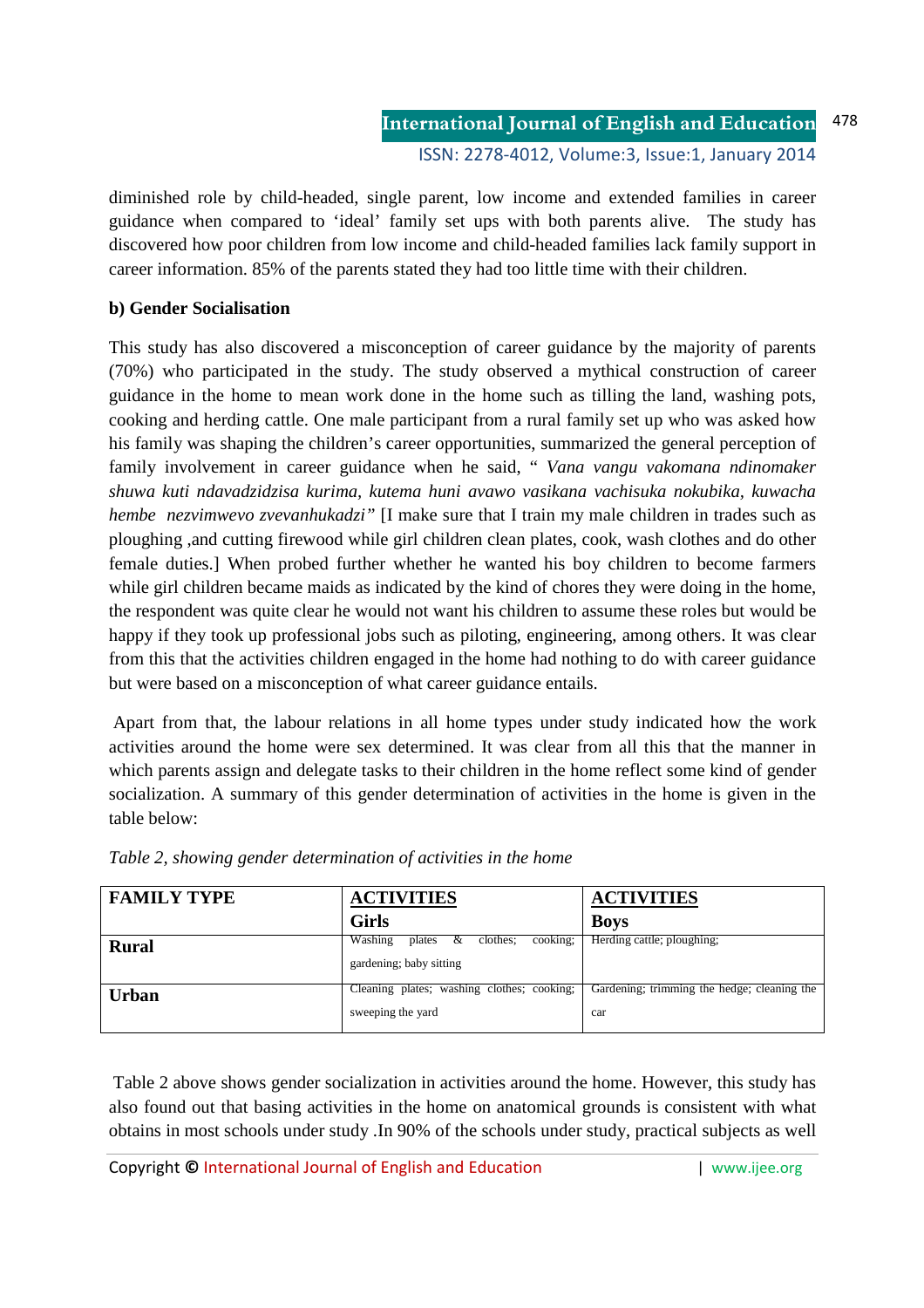as sporting activities were discovered to be sex specific. This information is reflected in the table 3 below:

| <b>SEX</b>   | <b>PRACTICAL SUBJECTS</b>            | <b>SPORTS</b>          |
|--------------|--------------------------------------|------------------------|
| <b>BOYS</b>  | Agriculture; woodwork; metal work;   | Soccer; rugby; cricket |
| <b>GIRLS</b> | Fashion & fabrics: fashion & fabrics | Netball: handball      |

*Table 3, showing the role played by the school in 'sex-specifying' activities* 

The above table reflects how schools have adopted two career pathways for boys and girls by differentiating the sporting activities as well as practical subjects that the two groups can pursue. In 60% of the schools under study, it was the girl child who swept the classroom and engaged in general cleaning. Such differentiation of activities in the home as well as in the school on grounds of a child's biological build is a reflection of a cooperate relationship in the way these two institutions stabilize gender-biased adult personalities in children.

# **c) The dynamics of family wealth**

 This study discovered that children's career potentialities were considerably differentiated by social class. For the convenience of this study, the researchers categorized all families into two groups, rich and poor families, where richness was marked by a net salary of at least five hundred dollars per family of three, separate bedrooms for boys and girls, a car, occupation of a full house and an uninterrupted viewing of at least a Compact plu**s** television (dstv). In poor families, children engaged in activities such as vending, performing all the domestic chores in the home, to raising their own school fees and even working together with their parents in wellto-do families' fields**.** In rich families, there was a domestic help, children were exposed to uninterrupted viewing of television, either attended boarding schools or elite schools.

As the study found out, the dynamics of family wealth influenced the communication patterns and the delegation of roles and responsibilities in the home .For instance, some pupils were discovered to enjoy the advantage of having resources such as laptops, sewing machines, cell phones amongst other gadgets. The study also discovered that despite family background, all parents wanted high paying jobs for their children. The study, however, puts to question parents' knowledge about their role in career guidance as (75%) of poor parents lacked information about career opportunities available to their children. Asked to list examples of high paying jobs, the majority of parents from the poor family category were handicapped as their conception of a good job centered on civil service or low paying jobs. The most common careers identified were teaching, joining the army or police force. To compound this discovery, when children from poor backgrounds were asked what they wanted to be after school, 90% were happy to be 'anything' as long as it was highly paying, a clear indication that there was lack of career guidance both at school and home. The study also discovered that poor children often have to forego education to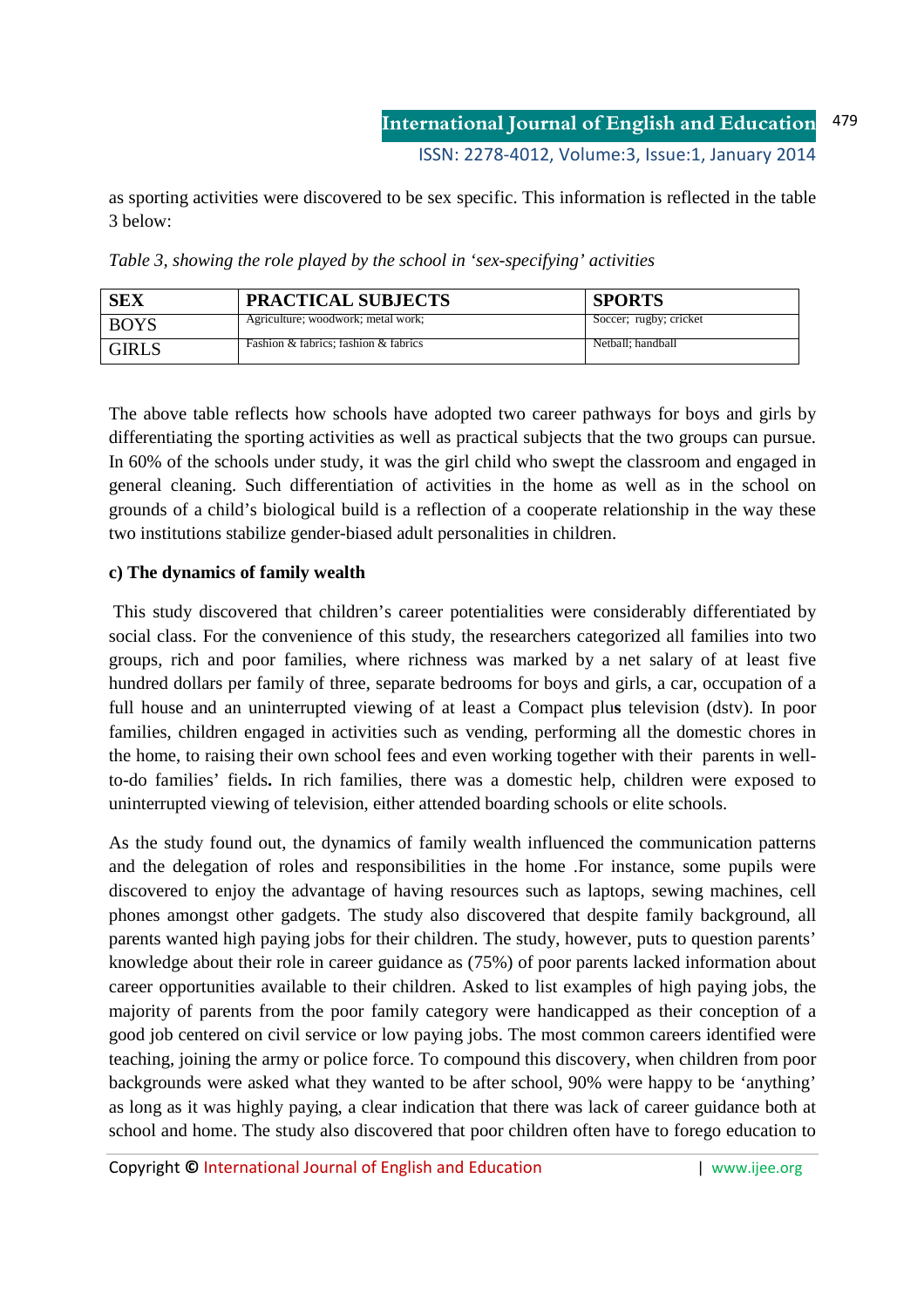work and bring income into the family, an experience which clips their ambition in life. On the other hand, parents and children from affluent backgrounds could freely give a list of 'novel' job careers such as actuarial sciences, engineering occupations, pharmacy, and piloting among others. However, when asked what subject combinations were necessary to secure these jobs, 70% did not know also confirming lack of career information amongst this group.

# **d) The School and Career Guidance**

This investigation has also revealed that Zimbabwean schools lack a clear coordinated career guidance program. It was discovered that school clusters have an annual Career Guidance Day on their academic calendars where experts from various professional groups provided information to pupils regarding these professions. The study discovered that although these Career Guidance Day events were important, they were not attended by all schools and in some cases, schools sent pupils drawn from Forms  $3 \& 4$  classes to represent them on these events at the expense of the rest of students. Apart from career guidance being done over a single day, all schools under study did not have Career Guidance on their school timetables or programmes. This reduces career guidance to "a point-in-time event" as opposed to being a "developmental process" over a long period of time (Osipow and Fitzgerald, 1996). Information gathered from 88% of the respondents who participated in this study,(25 years and below), already in employment, indicated that they lacked information and guidance about options that were open to them and the progression routes to which those options led while they were still at school. The table below shows the mismatch between jobs some of the respondents are in and the jobs they would have preferred, in retrospect:

| Particip                    | <b>Current</b> | Reasons/motivatio | <b>Preferred</b> | Reason for not joining p.c  |
|-----------------------------|----------------|-------------------|------------------|-----------------------------|
| ant                         | employment     | n for joining     | career           |                             |
|                             |                |                   | (p.c)            |                             |
|                             | Teacher        | poverty           | Lawyer           | lack of finance to continue |
|                             |                |                   |                  | school                      |
| $\mathcal{D}_{\mathcal{L}}$ | Maid           | poverty           | Teacher          | orphaned early & could not  |
|                             |                |                   |                  | proceed with school         |
| 3                           | Teacher        | misdirected       | Doctor           | hated mathematics<br>and    |
|                             |                |                   |                  | science; subjects required  |
| $\overline{4}$              | Policeman      | ignorance         | electrician      | did not know procedure till |
|                             |                |                   |                  | was too old to go for       |
|                             |                |                   |                  | apprenticeship              |
| 5                           | Driver         | poverty           | Teacher          | Poverty                     |
| 6                           | Teacher        | misdirected       | engineer         | Misdirected                 |

*Table 4, showing a mismatch between preferred and present jobs.*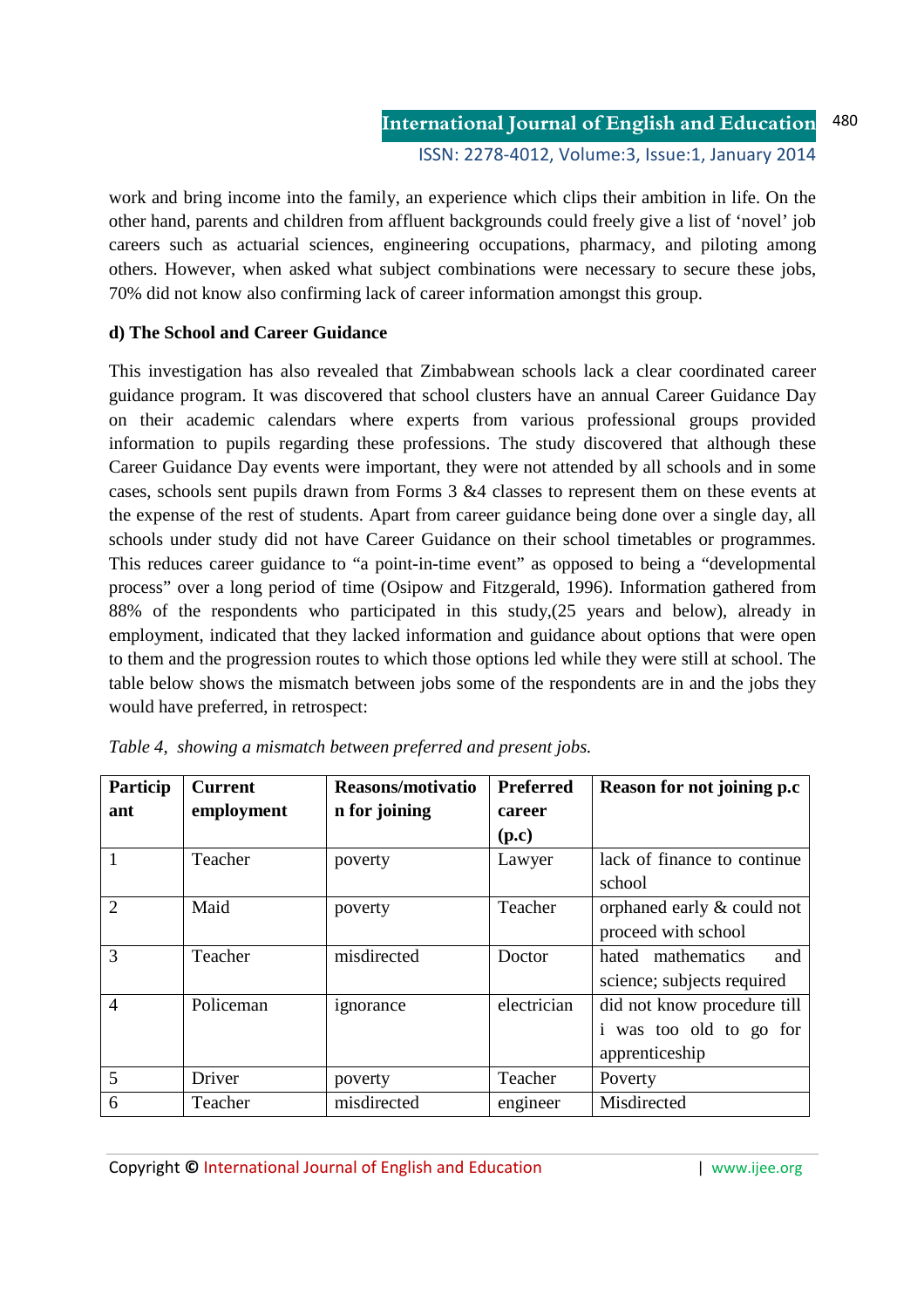ISSN: 2278-4012, Volume:3, Issue:1, January 2014

|  | <br>VΡ<br>14<br>$\sim$ | $\sim$<br>$\alpha$<br><u>IIIIIuence</u><br>лна<br>Da. | vyer<br>.aw<br> | --<br><b>OHt</b><br>---- |
|--|------------------------|-------------------------------------------------------|-----------------|--------------------------|
|--|------------------------|-------------------------------------------------------|-----------------|--------------------------|

The above information reflects the importance of career guidance in school pupils' lives .Ninety percent of the parents who participated in the study showed that they viewed it as the school's statutory duty and not the home's, to prepare children for the world of work. They looked up to the education system as the panacea to the problem of joblessness among the youths. They pointed out that they were prepared to give their children all the financial backing because they believed that the several years spent at school should automatically culminate in shaping their children's future careers. As a result, most parents in this study folded their hands and became spectators convinced that their role terminates after paying school fees and expect the education system to perform all wonders in carving their children's future possibilities.

The study established that if at all rural parents made efforts to train and develop children's aptitude for future employment, it was in menial jobs such as herding cattle, fetching water, gardening, tilling the land which they felt were far removed from their ambitions professional jobs which were more appealing. Table 5 below shows parents' responses when asked what they wanted their children to be when they grow up and how they could assist their children achieve those dreams:

| <b>Parent</b>  | What they want their | What they think their child | How they are helping       |
|----------------|----------------------|-----------------------------|----------------------------|
|                | child to be          | would want to be            | their child realize that   |
|                |                      |                             | dream                      |
| $\mathbf{1}$   | Whatever             | don't know                  | paying school fees         |
| 2              | Whatever             | don't know                  | paying school fees         |
| $\overline{3}$ | Whatever             | don't know                  | paying school fees         |
| $\overline{4}$ | Doctor               | Doctor                      | assisting in homework $\&$ |
|                |                      |                             | discussing with them       |
| 5              | Lawyer               | Lawyer                      | taking child to court      |
|                |                      |                             | holidays,<br>during        |
|                |                      |                             | watching films on legal    |
|                |                      |                             | issues                     |
| 6              | Engineer             | don't know                  | paying school fees         |

*Table 5 ,showing parents' involvement in shaping their children's career* 

The common sentiment among pupils was that they were not allowed to explore their surroundings as their upbringing was mostly characterized by more don'ts than dos. Children saw this rigid regulatory framework around the home as too inhibiting for them to discover their talents.

Copyright **©** International Journal of English and Education | www.ijee.org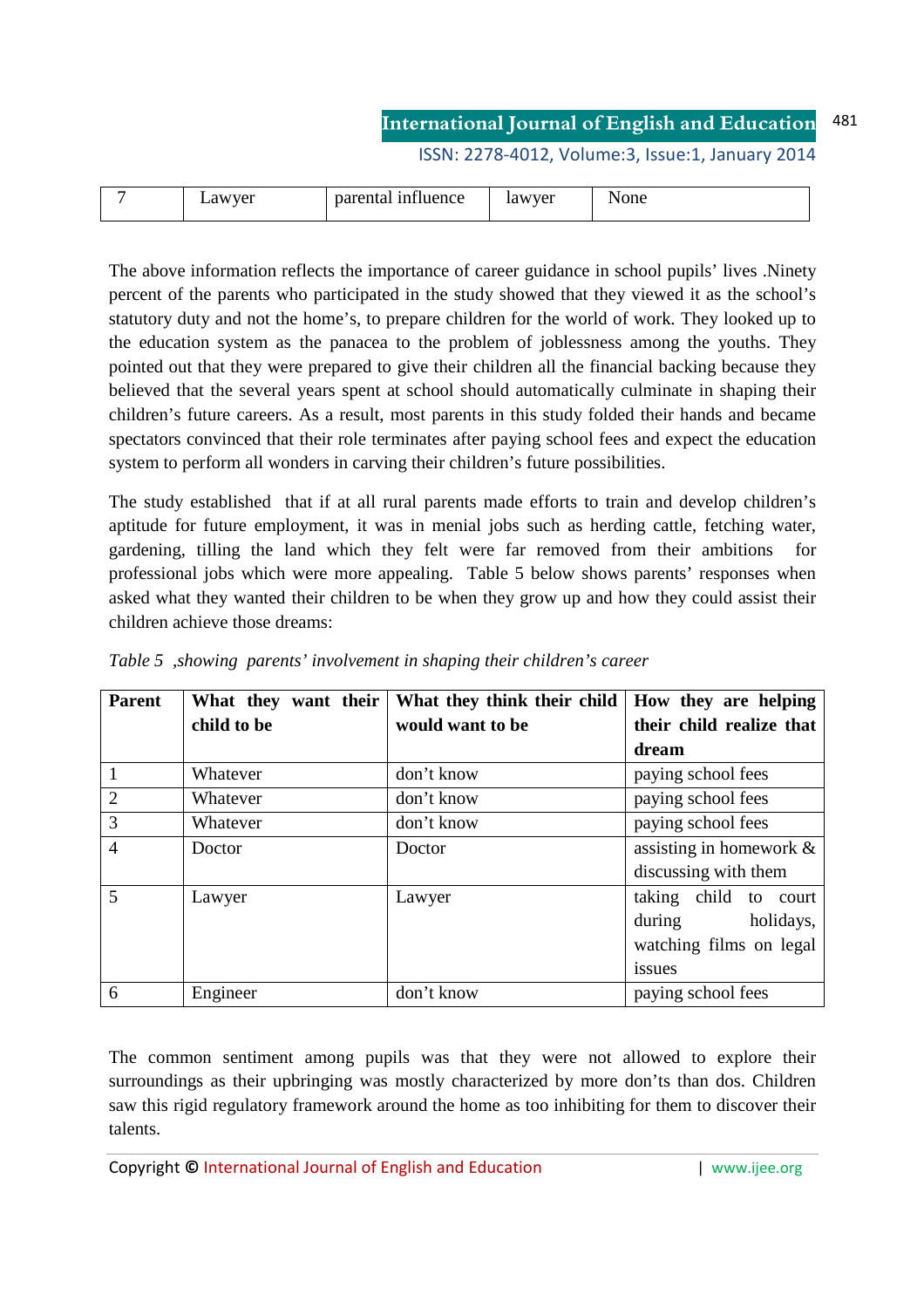ISSN: 2278-4012, Volume:3, Issue:1, January 2014

Eighty percent of the parents wanted their children to pursue careers that they too had dreamt of while they were still growing up. However, most parents defended the idea of engaging their children in domestic chores no matter how menial as some form of general career guidance that prepared them for the uncertain future. One parent actually said, *"Mwana ngaagadzirirwe chero basa rese rese. Usakanganwa 2008 ka. Mamwe maBorn nemaSalad akakoniwa kudhiga ku South uko. Kuzara mhoni in 5 minutes. Kukonewa chero kusuka imbwa zvayo. Saka it's bho-o kuti mwana akure achiziva mabasa ese kwete kungoti I want to be a pilot.*"[Children should be prepared to take up any job .Don't forget that during the 2008 hardships some spoiled kids failed to do manual labour in South Africa .They failed even to clean a dog .It is healthy for these kids to acquaint themselves with all types of vocations ,rather than mere fantasizing of being a pilot some day]

### **e) Streaming**

There were concerns from pupils who singled out the practice of streaming by schools as working against their career potentialities. The majority of schools were seen to stream pupils into low ability and high ability classes without consulting parents or pupils alike. One pupil said, *"Isu pachikoro pedu unongopiwa masubjects okuita nemateacher kubva paForm 3. Vamwe vanoita maSciences vamwe vachinzi ndevemaArts. Chero combination yaunoita ku'A' Level haizonyanyi kusiyana zvinoreva kuti nebasa rako rakatotagwa nemateacher*." [At our school, the teachers prescribe the subject combinations for pupils from Form 3 onwards. While others do Science subjects, others will be enrolled for Arts subjects. This affects your subject combinations at advanced level and in a way your future career is predetermined by the teachers.] A majority of pupils castigated streaming as an unfair educational practice as teachers did not show much enthusiasm when teaching low ability classes and indirectly this had an impact on these students' career choices. In a big way, streaming was seen not to be a great leveler of the ground between the two ability groups, thereby creating educational disadvantage to the low ability group. It could also be pointed out that ,despite giving labels, streaming contributes significantly in the development of one's self concept .There was also lack of subject harmony in some funny combinations given to pupils doing 'A' level such as Shona, Dress and Textiles and Divinity. The question that besets this investigation is how proper and open this practice of streaming is.

### **DISCUSSION**

This study has revealed that in Zimbabwe, the education system is churning out children who are under-prepared for the world of work, whose expectation is to find a job and not to create one. Schools tend to view career guidance as an event and not a process (Osipow and Fitzgerald, 1996). Perhaps this explains why schools organize Career's Day meetings once or twice a year as opposed to being a permanent fixture in the curriculum.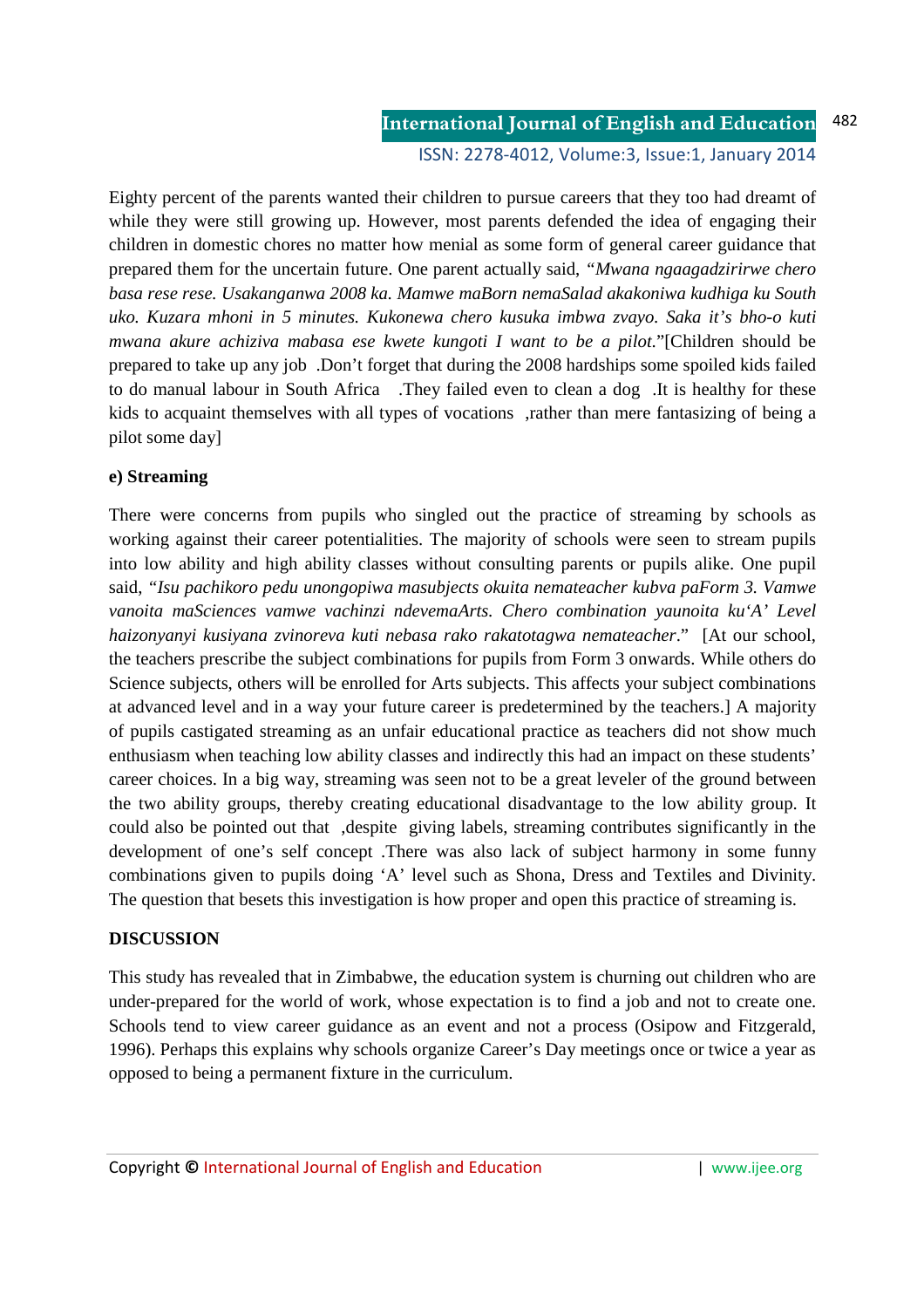The study has also discovered that few children were happy with the amount of contact with their parents in career development or even their involvement in their academic work. This seems to conflict with one recent study by the Ferris State University where 78% of high school students said their parents were the single most influential source of career guidance. However, between the two parents, 79% clamoured for more involvement of their fathers as they felt that fathers rarely assisted them. These finding gave weight to the noted sociologist David Popenoe's argument that fathers should be more than just second adults in the home.

 On the other hand, schools under study bemoaned the lack of cooperate relationship between the schools and families in career guidance as they felt that parents did little but expected too much from the school. As an example, schools complained about the erratic attendance by parents on Consultation Days mounted by schools yet schools viewed these as sites where parents could get information about the progress of their children as well as possible career paths their children could follow. Schools reported that few parents attended Consultation Days while others sent other older children to represent them as guardians. There were instances where a number of families could send one stand-in parent representative on these consultative meetings and schools viewed this as demonstrative of parental disinterest in matters close to their children's futures. Teachers pointed out that this resulted in parents' lack of knowledge of their children's subjects of interest at school which in turn meant they could not provide career guidance. This destabilizes the interrelatedness and interdependence of two critical systems (the home and the school), which are pertinent catalysts in molding and shaping children's future possibilities according to the Ecosystemic theory.

Children's career potentialities were discovered to be considerably differentiated by social class. The socio-economic conditions of the family have been discovered to have a profound influence on the career path followed by students. The study discovered that the dynamics of family wealth have an impact in preparing children for the world of work. Illich (1971), shares the same sentiments by maintaining that, it should be obvious that even with schools of equal opportunity, a poor child can seldom catch up with a rich one. He insists that, even if they attend equal schools and begin at the same age; poor children lack most of the educational opportunities which are usually available to working class children. These advantages range from conversation to books in the home. This indicates the impact of the two home environments on pupils' academic achievements. The home therefore has a crucial role in influencing and even determining the educability of pupils with whom the school has to deal with. What this tells us is that the home environment should be an extension of the learning atmosphere of the school by motivating pupils and making them want to learn. All this entrenches the argument that the home is a powerful catalyst in ensuring the smooth and well-prepared adaptation of the learner to the world of work inside the school as well as after school. This means that the specific chores, delegation and responsibilities given to children at home are important as they are the site of children's interface with real world issues .This confirms Parson's functionalistic position that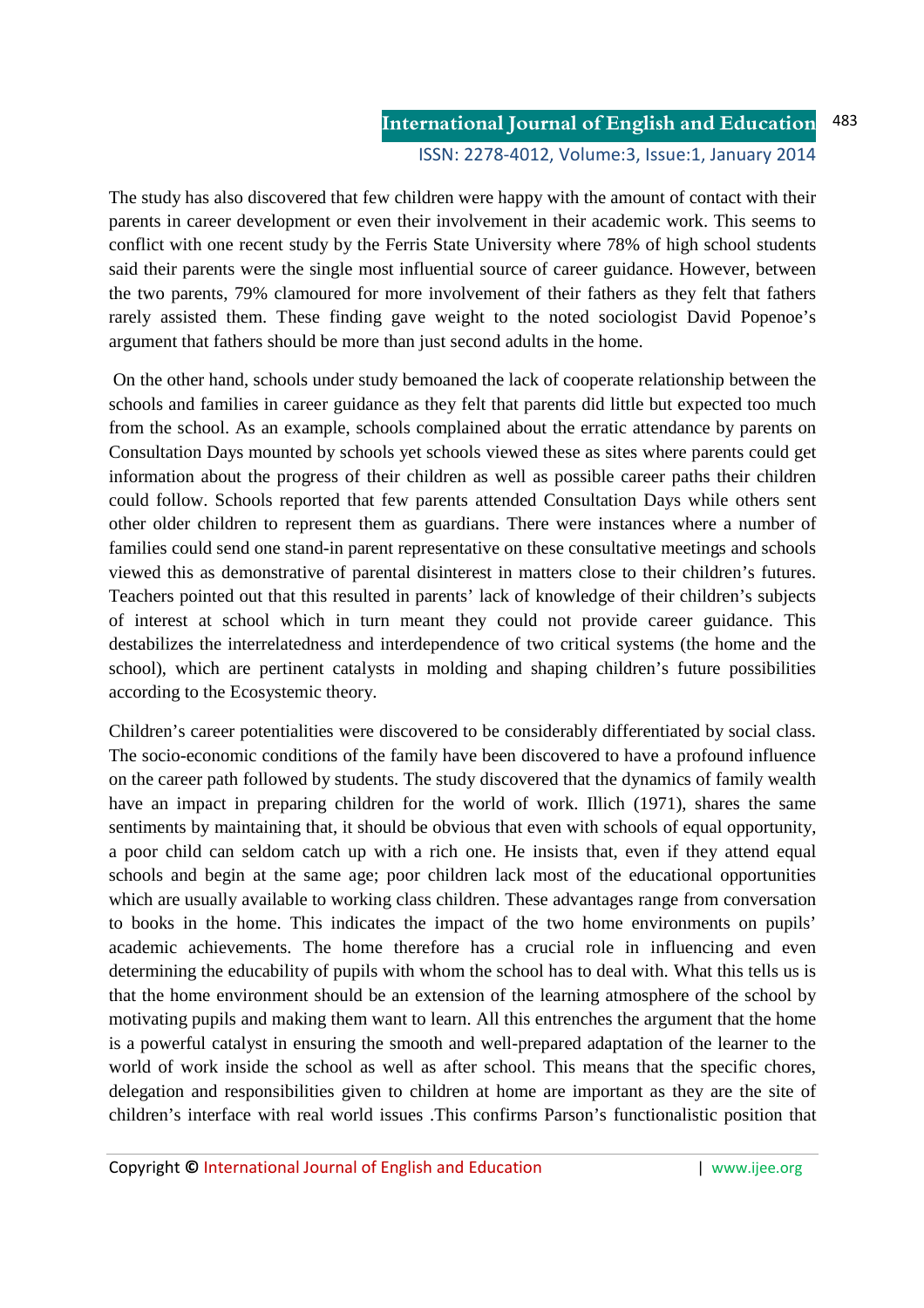the family contributes in the stabilization of adult personalities, and in great ways even in determining its members' career preferences.

The study also discovered that most urban families had maids in their employment who did most of the domestic chores leaving the children free. A common, fundamental thread running through this study was that poverty, when combined with insufficient career guidance was discovered to clip pupils' ambition. Anderson (1998:44) supports this when he says, "since children grow up in different homes they develop differently and because of these different experiences, children enter schools with different aptitudes for learning". In the same vein, the study showed that in both the school and home fronts, children are 'schooled' to assimilate the capital of the patriarchal curriculum where domestic chores and extra- mural activities are preparatory grounds for two career pathways for girls and boys.

The idea of streaming which was a concern to 90% of secondary school respondents has a bearing on pupils' self concept. Streaming has a tendency to ascribe labels to students and these labels in turn have a bearing on pupils' self concept. Nasir and Shiang Lin(2012),cite Super et al(1953)'s research on self concept as suggesting that self concept plays an important role in affecting a person's choice of career and level of satisfaction. They maintain that an individual's career selection which harmoniously conforms to the person's self concept will thus provide maximum career satisfaction. Super et al (1963), has suggested that self-concept plays an important role in the formation of career development .They insist that as people grow ,they develop a view of their own roles ,personality traits and abilities .With a myriad of different career opportunities available to cater for the different individual personality traits ,people tend to compare their self-view with various occupational concepts .The identification process experienced by each individual and their attempt to play an influential role will in turn affect their career development

This study corroborates findings by Nasir and Shiang Lin(2012) from a survey carried out in Kuala Lumpur ,Malaysia, at an international school, where they established a positive and significant correlation between career awareness and self concept .They concluded that the first stage of career development, according to Super ,begins early in a child's life; and the development of career awareness influences the development of self concept, attitude ,needs and beliefs of the child .By imposing self-concept into their careers as a means of self expression ,they inevitably impact directly on their career development

Though the findings of this study are discouraging, they indicate many opportunities for taking action, so as to reverse the trends. The study has shown that many children leave school, not ready to learn, ill-prepared.

## **CONCLUSIONS**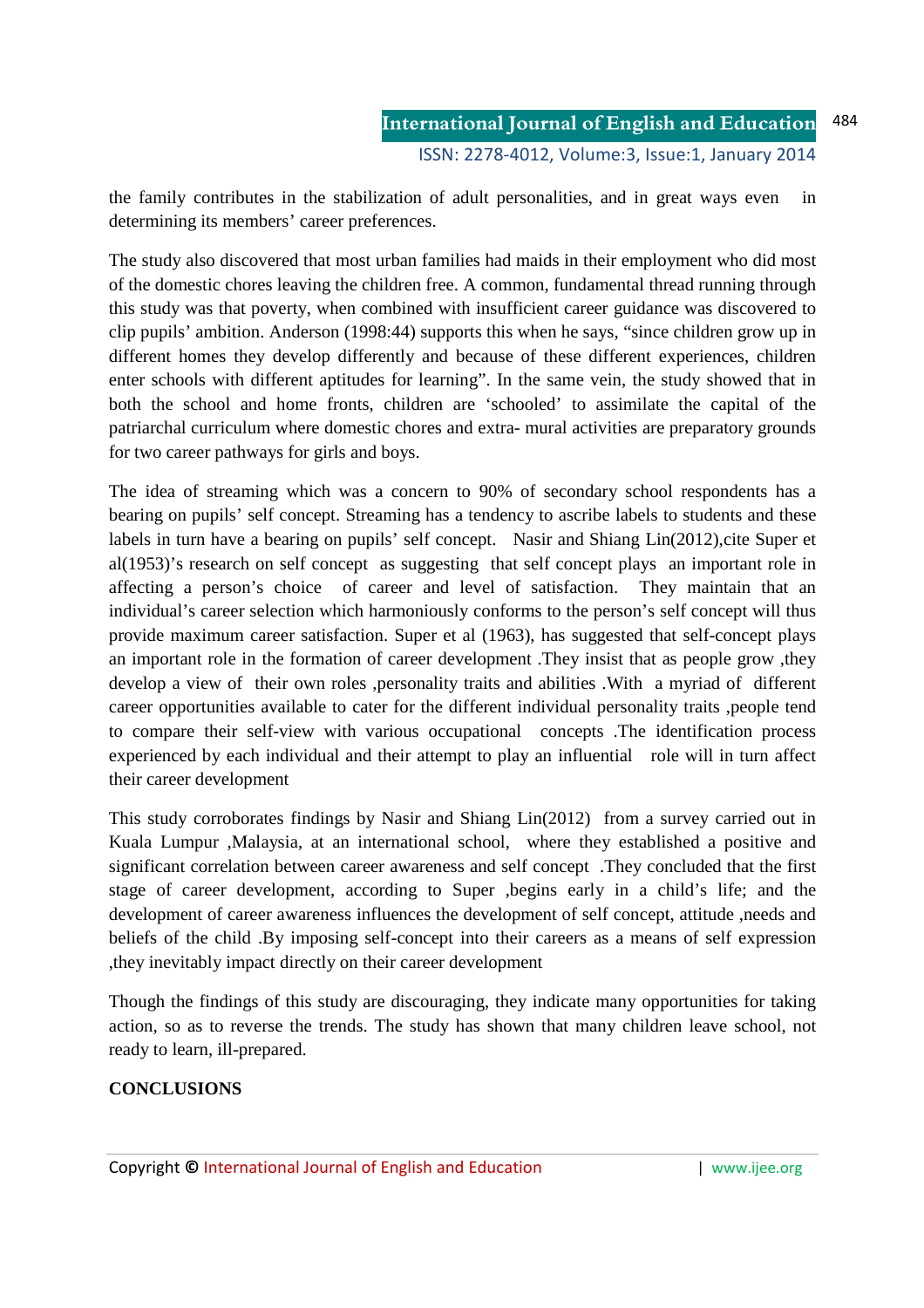This paper has discovered that there is a dislocated and fractured relationship between the home and the school, although the two institutions have interest in the same child. While the school has been viewed as the center of education, the home has not been accorded the same potential. Research findings also confirm that self concept has a significant bearing on children career awareness and even on career development .It was also established that the 'sex typing' of domestic roles within family contexts together with the dynamics of family wealth confirm the argument that the home is a powerful catalyst in ensuring the smooth adaptation of learners to the world of work both during and after school.

## **RECCOMMENDATIONS**

This research recommends;

- $\triangleright$  greater involvement of parents from the outset and adopting a partnership approach between the home and school where parental involvement is emphasized.
- $\triangleright$  School authorities to aggressively conscientise their communities on the importance of consultation days.
- $\triangleright$  Career guidance to be part of every school's weekly curricular
- $\triangleright$  Other researchers to consider carrying out a similar research at a national or even international level.

### **REFERENCES**

Anderson (1998) ,Fundamentals Of Educational Research ,London, Falmer Press

 Bourdieu, P. (1997), Reproduction in Education: Society and culture. London: Siege Publishers. Broderick, C.B (1993), Understanding Family Process: Basics of Family Systems Theory, Newbury Park, Sage Publications.

Donald, Lazarus and Lolwana, 2010; Educational Psychology in Social Contexts, 4<sup>th</sup> ed, Oxford University Press ,South Africa

Feldman, R.S. (2009) *Essentials of Understanding Psychology. Boston: McGraw-Hill* 

 Haralambos and Holborn, 2008) *Sociology: Themes and Perspectives.* London: Harper-Collins. Illich, I. (1971*) Deschooling society.* New York: Harper and Row.

Nasir,R and Shiang Lin ,L (2012*),'The relationship between self-concept and career awareness amongst students',*in Asian Social Science;vol 9, No.1; 2013.

 Nyota, S. And Sibanda, F. *'Digging for diamonds, wielding new words: a linguistic perspective on Zimbabwe's blood diamonds"*, in Journal of Southern African Studies, vol 38, number 1, March 2012, Routledge.

 *Organisation for Economic Co-operation and Development (OECD), (2004). Career Guidance and Public Policy: Bridging the gap. Paris: OECD.*

Osipow, S.H. and Fitzgerald, L.F. (1996). Theories of Career Development, (4<sup>th Edition).</sup> Massachusetts: Allyn and Bacon.

 Popenoe, D (1996) *Life without fathers: compelling new evidence that fatherhood and marriage are indispensable for the good of children and society. New York; The Free Press)*. Super ,D.E.(1957).*The Psychology of Career* ,New York :Harper and Row

Copyright © International Journal of English and Education | www.ijee.org